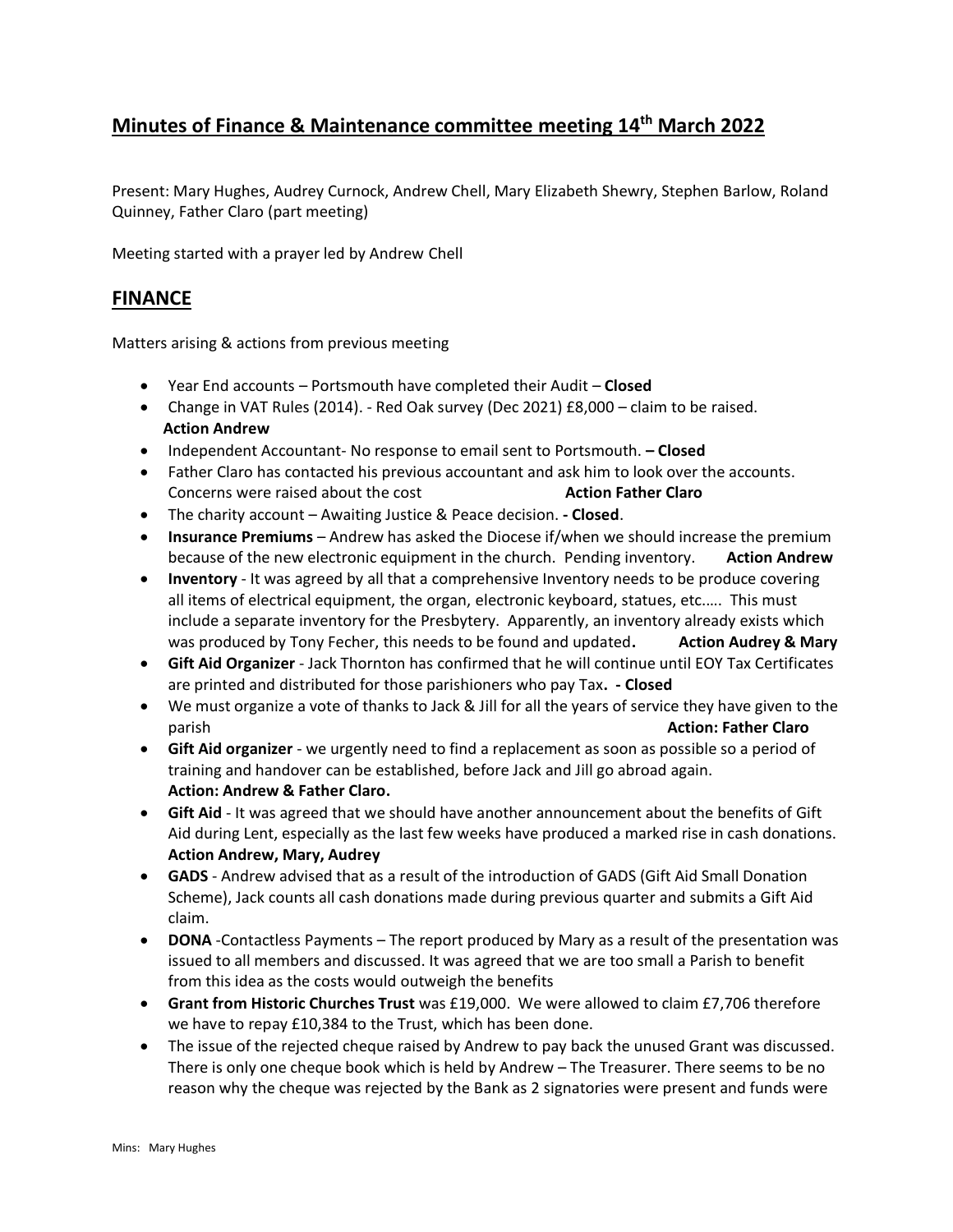available. After discussion with Portsmouth Finance Office, it was agreed that the money should be paid by BACS.

- The meeting was told that 2 signatures were required on any cheque raised of over £5,000. the signatories are Jack Thornton, Tony Fecher, Andrew Chell, Canon Peter Turbitt, Father Claro Conde. It was agreed that this list needs to be revised ASAP **Action Andrew & Father Claro**
- Father Claro is setting up a Parish Office in the Presbytery and wants all official Parish Records and documents stored there, this includes Cheque Book, Cash from Collections, Inventories of Parish equipment etc.…. there is a safe for security. **Action Father Claro**
- Father Claro is recruiting a Parish Secretary to assist him in running the office, it was not clear if this would be a voluntary or paid post. Concern was raised about the cost of employing someone on a permanent basis. **Action Father Claro Action Father Claro**
- Stephen Barlow is in discussion with Neill Taylor the Webmaster about the possibility of a secure area on the Parish Website to store important documents, these should be password protected but available to nominated people. **Action Steve Barlow Action Steve Barlow**

## **REPAIRS AND MAINTENANCE**

- **Quinquennial** = Andrew Townsend has been approved by the Diocese to carry out the quinquennial at a cost of £1,150 plus VAT. Before the inspection can be done work needs to be carried out on the access to the loft hatch and a safe walkway needs to be established so that access can be gained to the roof space. Quotes are being requested. **Action Audrey**
- **The diocese has sent a report on the asbestos contained in the roof, this must be taken into consideration when any work on the roof is undertaken and needs to be highlighted to any workmen. Action Audrey**
- **Sacristy roof** Needs replacing, awaiting Quinquennial report **Action Audrey**
- **Repairs to cracks in church walls and ceilings** Andrew Townsend wants to monitor the movement of the church walls and wants to place strips across the cracks to check and see if the building is still moving. This needs to be done asap so we have a benchmark before any building work commences on the adjacent Bugden's development. **Action Audrey** Action Audrey
- **List of Keyholders –** List produced by Mary does not match Tony's list, comprehensive list needs to be produced asap **Action Audrey** and Mary
- •

## **HEALTH AND SAFETY**

- Steve and Roly to work through the 2020 Audit report and to ensure that all the urgent items have been actioned. **Action Steve and Roly**
- First draft of Risk Assessment has been produced. No new actions identified since 2020 Audit have been identified. **Action Steve & Roly Action Steve & Roly**
- Steve has conducted a tracker of Audit actions following 2020 Audit. Responsibilities Have been noted- some new volunteers will be needed... Accident Book, Fire log and First Aid Box have been checked (thanks Roly for this). **Action: Steve and Roly**
- Log for inspection of testing of Fire and smoke alarms will be begin shortly Action **Steve and Roly**